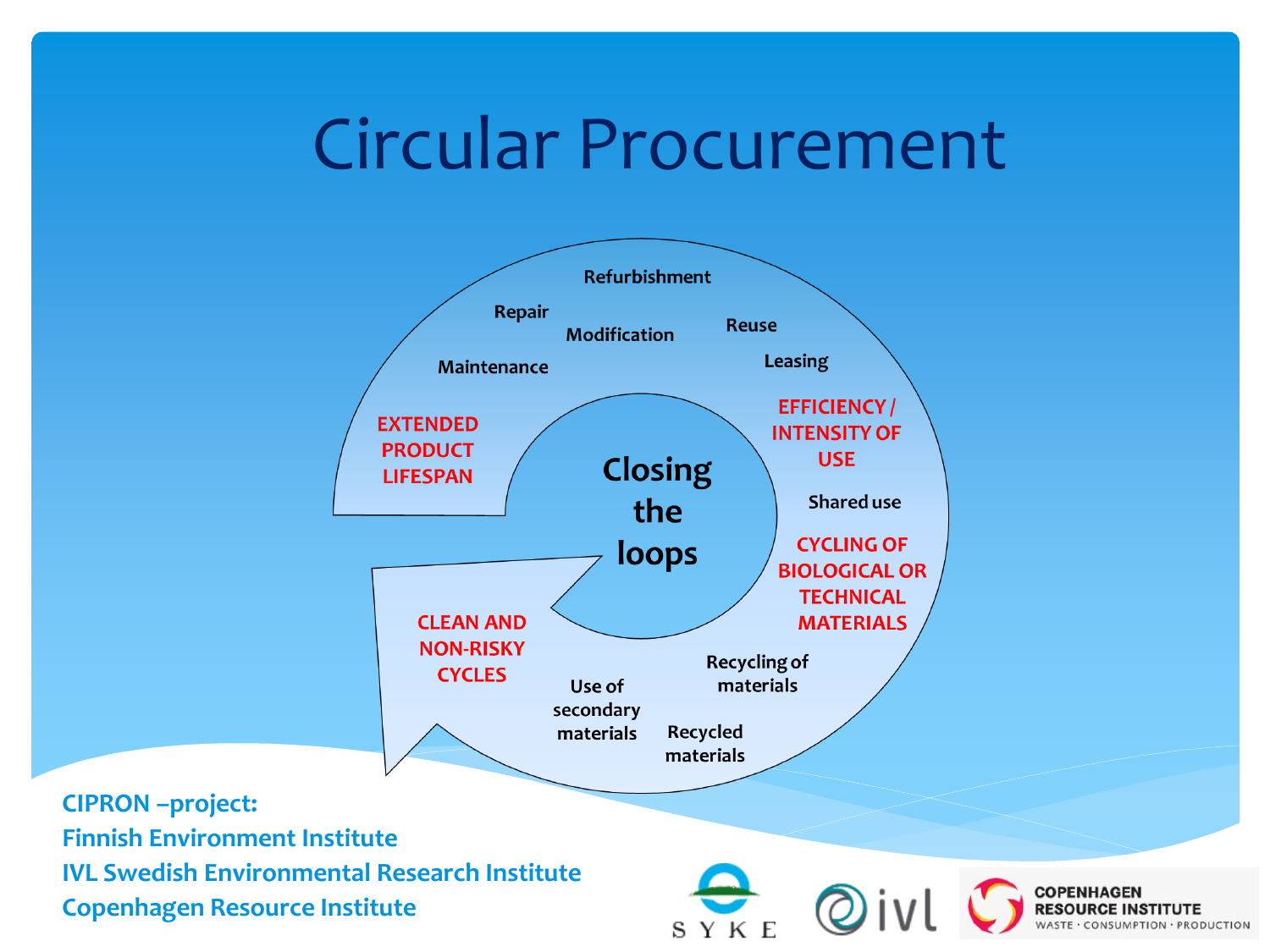## Content

#### **What is circular procurement?**

- Definition
- Elements of circular procurement
- Different approaches to circular procurement

### **Circular public procurement - Cases**

- Construction
- Transportation
- Waste management
- Waste water treatment
- Food
- Furniture
- Textiles

### **Further potential and steps forward**













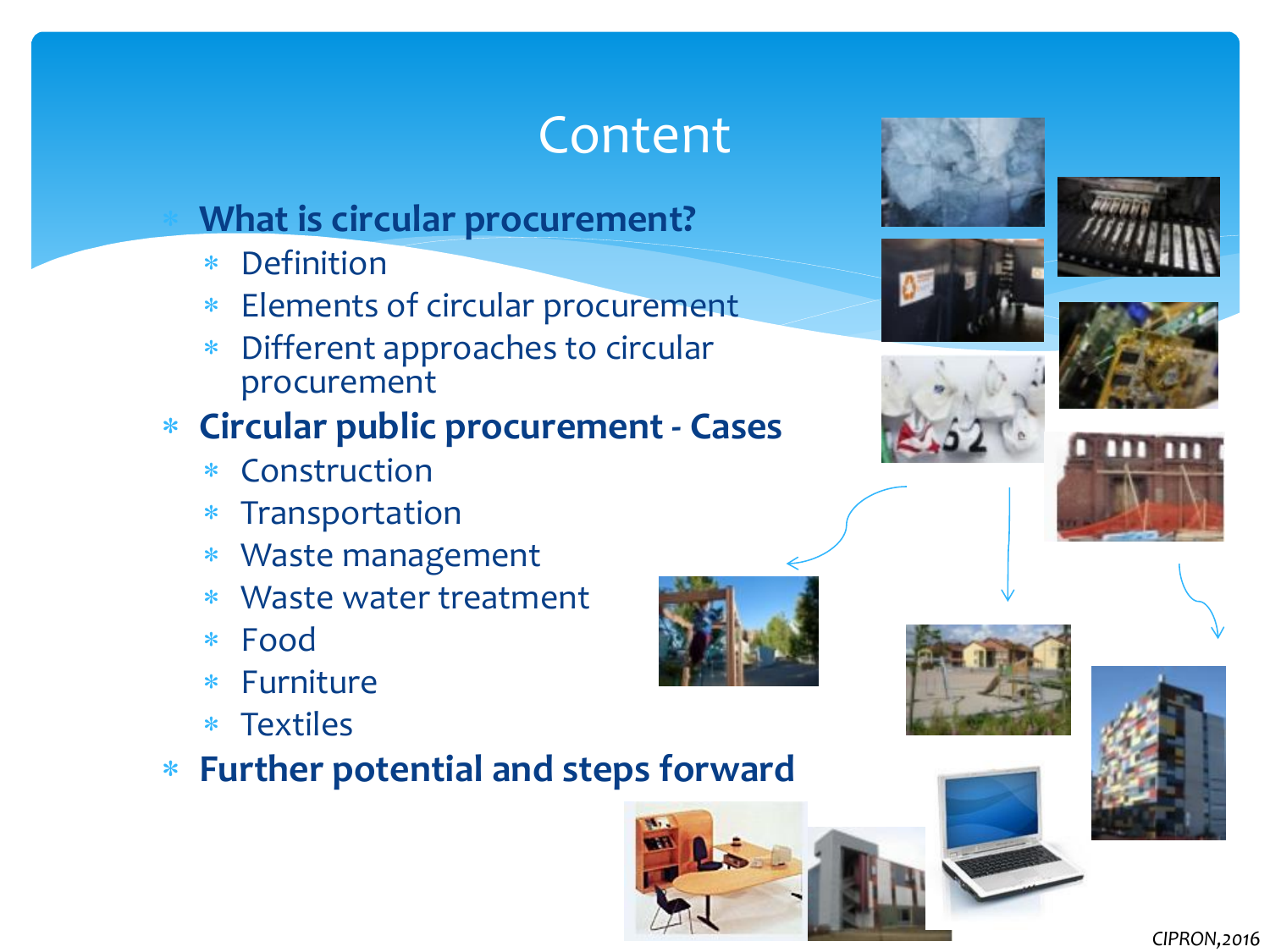# Definitions for circular procurement

Procurement that supports circular economy (NewForesight, 2014, MVO Nederland, 2015)

Procurement that stimulates and creates demand for goods that contribute to the circular economy (Green Deal, Circular Procurement, 2013)

Procurement with no negative external impacts or waste (NewForesight, 2014)

Procurement or recycled / reused products and parts with no harmful substances (NewForesight, 2014)

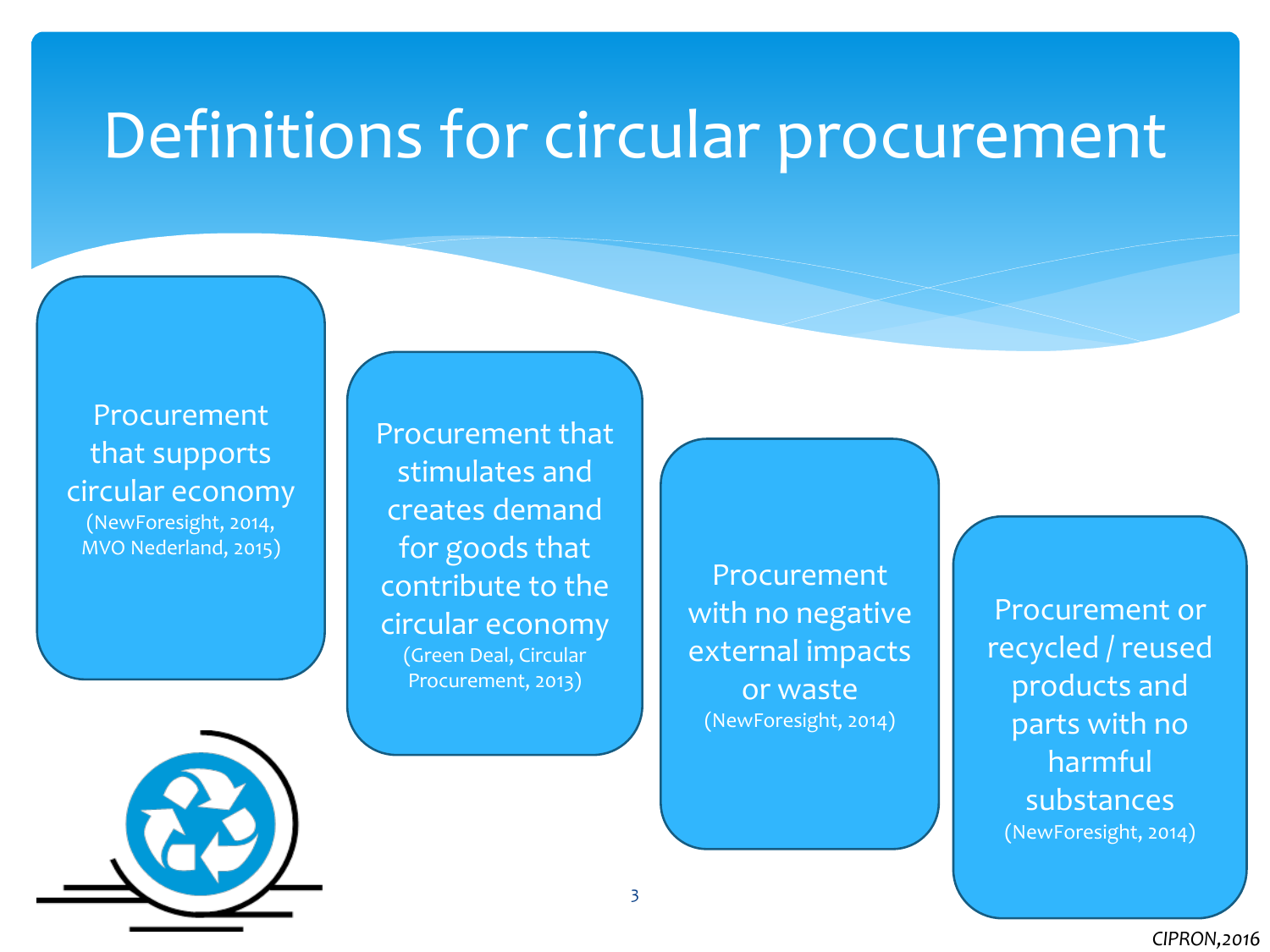# Circular Procurement closes the loop by:



Based on: Ellen MacArthur Foundation, 2015. Public Procurement in  $\rm \hat{b}$ enmark. https://ellenmacarthurfoundation.org/case\_studies/public-procurement-in-denmark [www, 22.9.2015]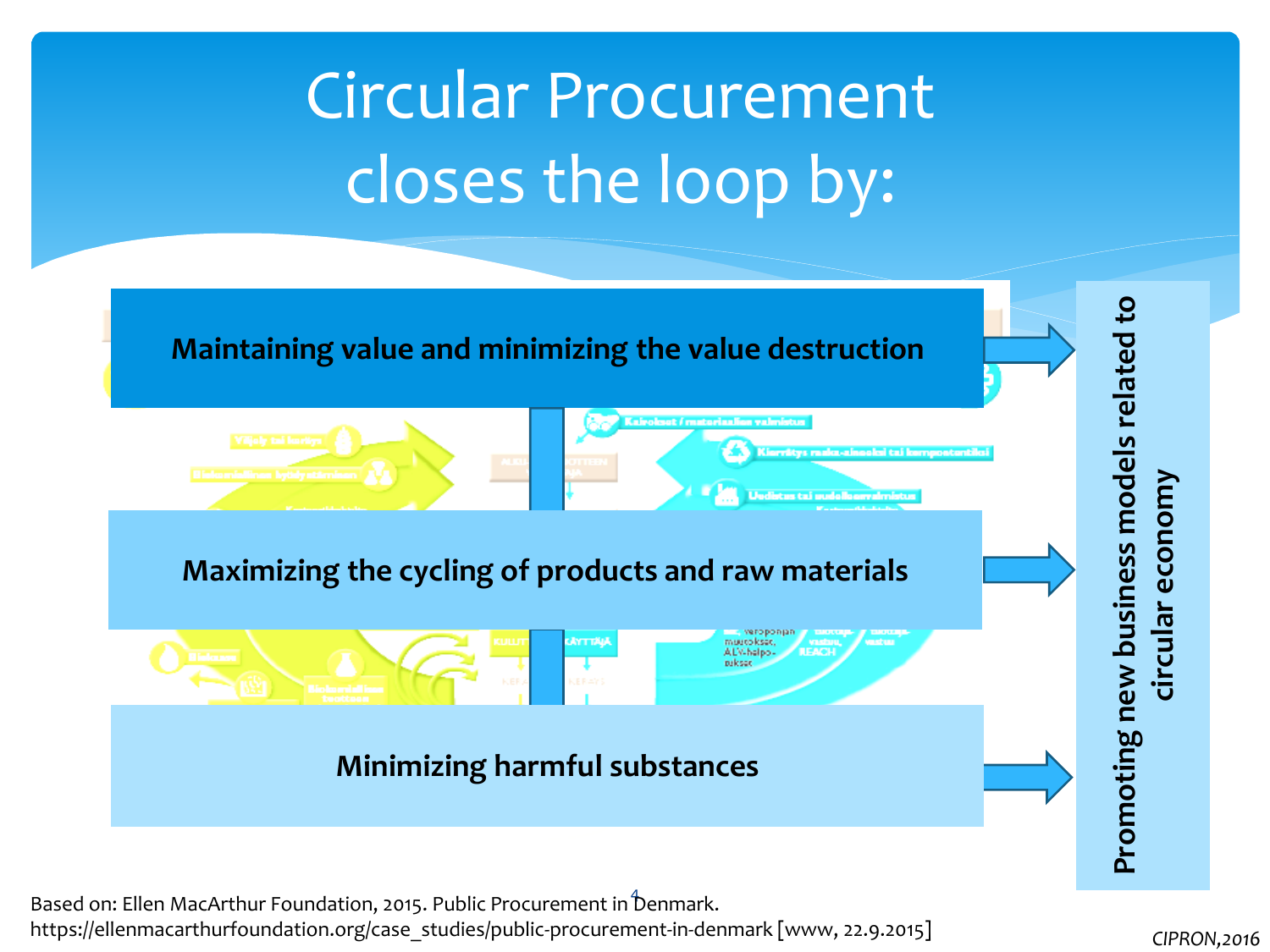# Circular public procurement:

**Procurement of competitively priced products, services or systems that lead to extended lifespan, value retention and/or remarkably improved and non-risky cycling of biological or technical materials, compared to other solutions for a similar purpose in the market**

*Circular procurement is a part of green and/or sustainable procurement focusing on closed loops and efficient and nonrisky cycling of materials*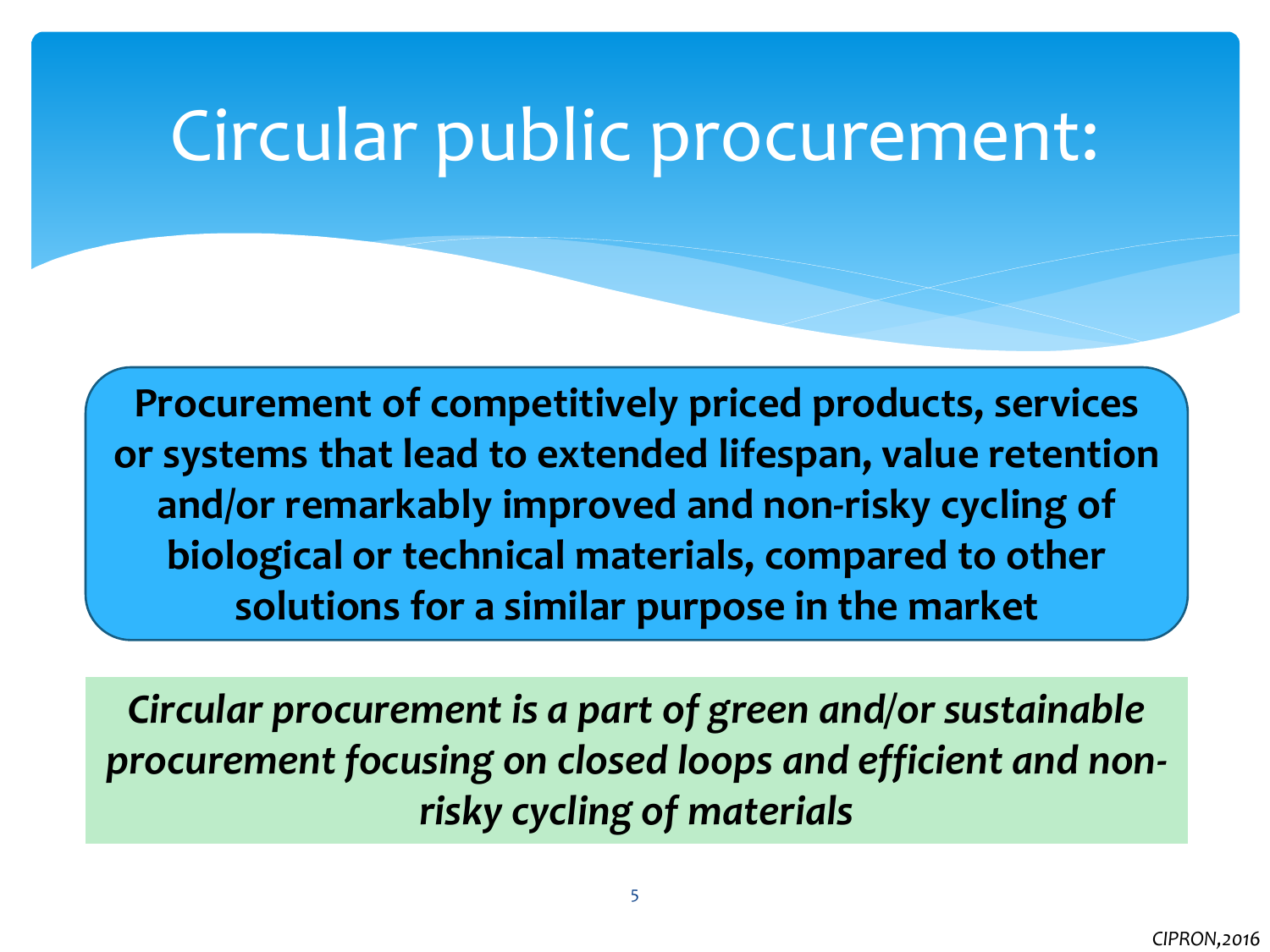

*CIPRON,2016*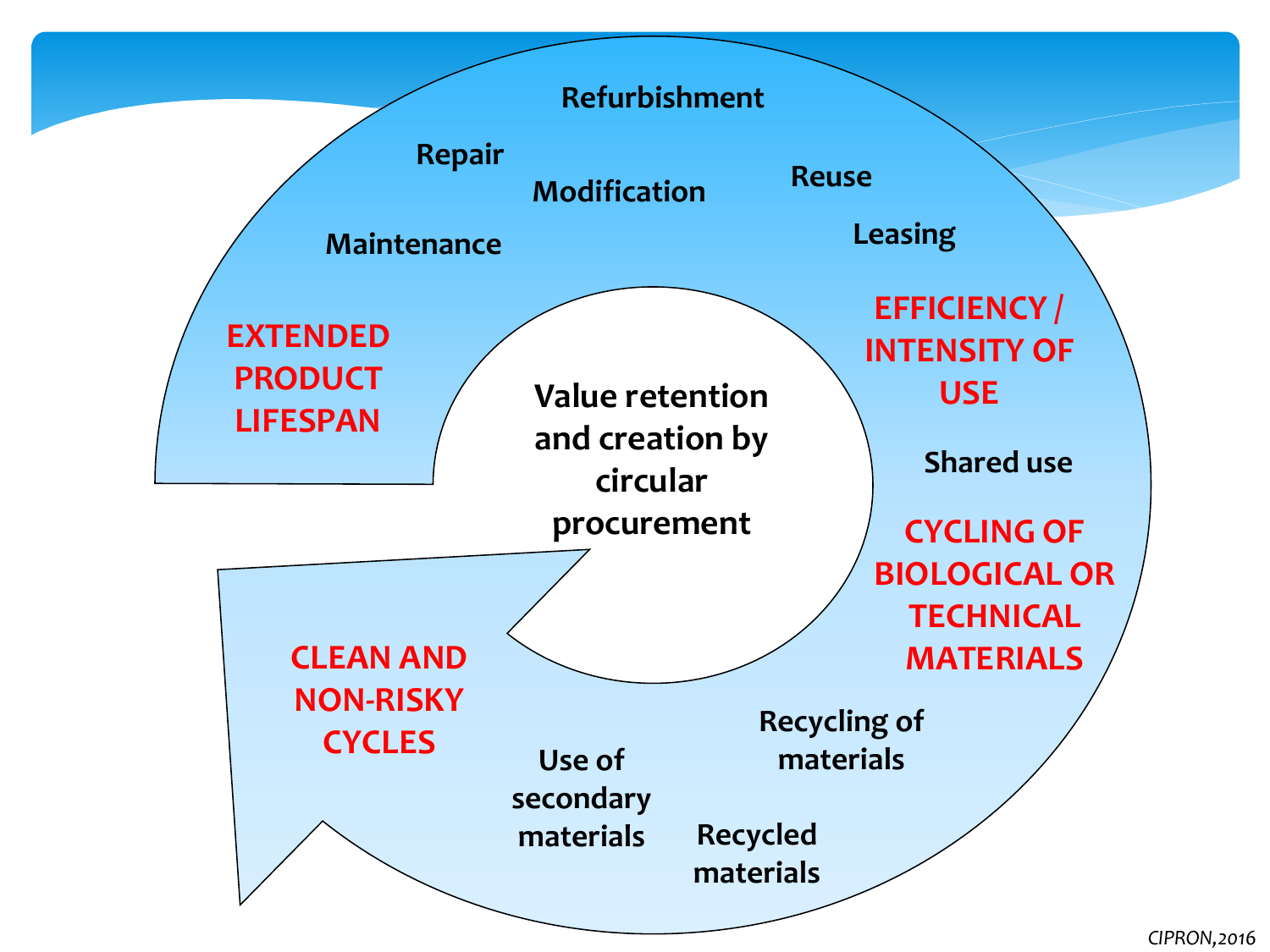#### **FOUR APPROACHES TO CIRCULAR PUBLIC PROCUREMENT**

| <b>Procurement</b><br>including GPP<br>based "circular"<br>criteria                                                         | <b>Procurement of</b><br>new "circular"<br>products and<br>materials                                                                        | <b>Procurement of</b><br>services and new<br>business concepts                                                    | <b>Procurement</b><br>promoting<br>circular<br>ecosystems                                                          |
|-----------------------------------------------------------------------------------------------------------------------------|---------------------------------------------------------------------------------------------------------------------------------------------|-------------------------------------------------------------------------------------------------------------------|--------------------------------------------------------------------------------------------------------------------|
| Improved products and<br>services are procured by<br>adding more GPP and<br>circular criteria to the<br>tender competition: | New products and<br>materials are procured<br>and/or developed by<br>innovative public<br>procurement:                                      | <b>Product - service</b><br>systems are procured<br>and concepts that<br>promote circular<br>aspects are applied: | <b>Investments are made</b><br>that stimulate the<br>development of<br>"circular ecosystems"<br>Develop or support |
| - Recyclability<br>Share of recycled<br>materials<br>- Reuse<br>Packaging material<br>- etc.                                | Products that are<br>significantly better in<br>terms of recyclability,<br>share of recycled<br>materials, long<br>lifespan,<br>disassembly | Leasing concept<br>÷,<br>Buy per use<br>÷,<br>Shared use<br>Buying and selling<br>back                            | closed loops<br>Create networks and<br>alliances<br>"Waste as material"<br><b>Examples:</b><br><b>Buses</b>        |
| <b>Examples:</b><br>- Packages<br>Paper products<br><b>ICT devices</b><br>- Furniture                                       | <b>Examples:</b><br><b>Building components</b><br>of recycled material<br>Textiles made of<br>recycled material                             | <b>Examples:</b><br>Buying light instead of<br>÷,<br>lamps<br>Leasing furniture<br>instead of buying it           | running by locally<br>produced biogas<br>Construction<br>projects with closed<br>material loops                    |
| <b>Better quality products</b><br><b>New products</b><br><b>Circular ecosystems</b><br><b>Service concepts</b>              |                                                                                                                                             |                                                                                                                   |                                                                                                                    |

- Leasing concept
- Buy per use
- Shared use
- Buying and selling back



#### **Examples:**

- Buying light instead of lamps
- Leasing furniture instead of buying it

- Develop or support closed loops
- Create networks and alliances
- "Waste as material"

#### **Examples:**



- Buses running by locally
- produced biogas - Construction projects with closed material loops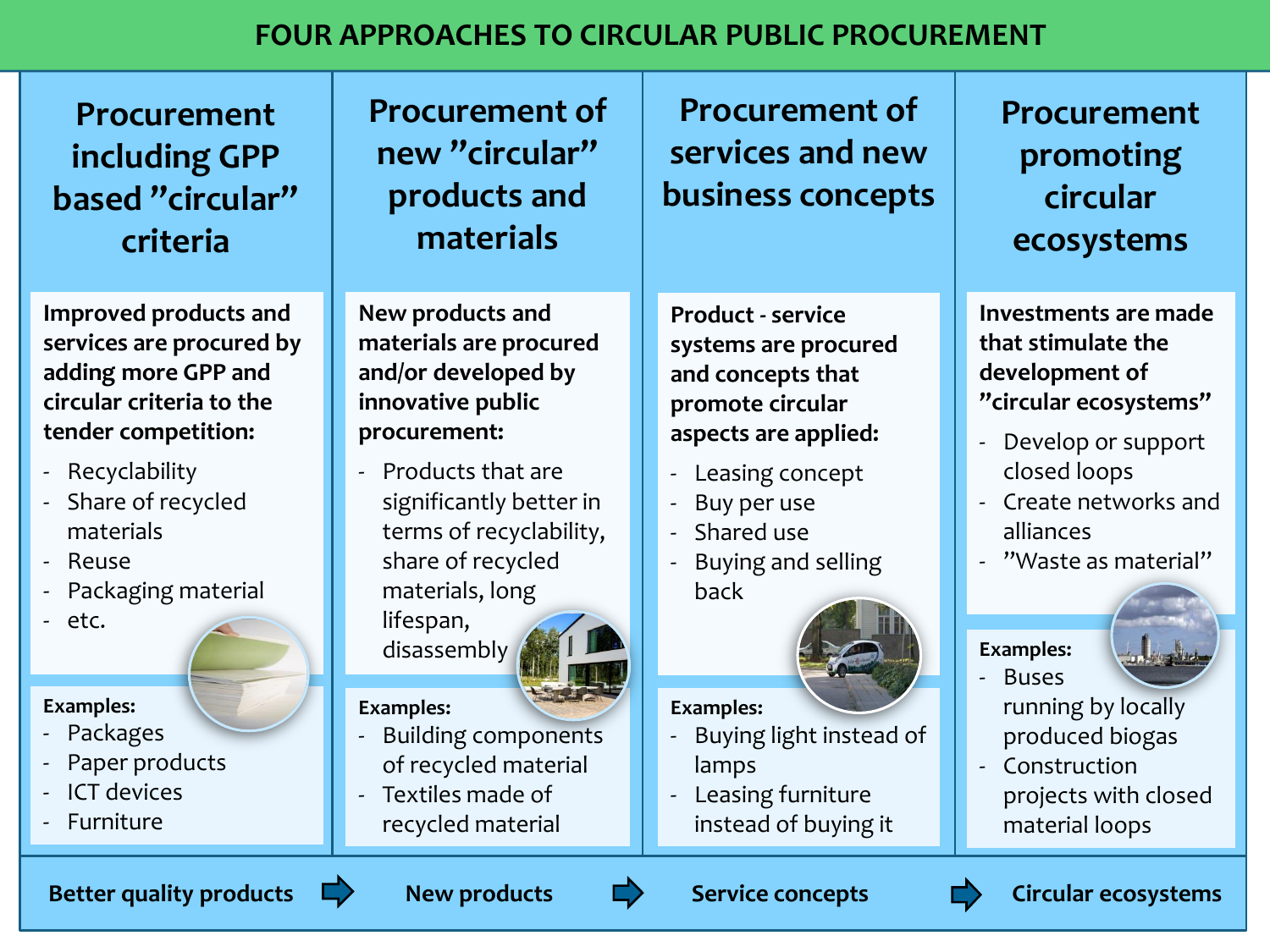## Elements of circular procurement 1-2

### **1. Extended product lifespan is focused on in the procurement**

- \* Reuse of products, parts or materials is required
- Long guarantee is required or the length of guarantee is awarded
- Availability of spare parts is required (after the guarantee)

### **2. Efficiency and/or intensity of use is preferred**

- \* Shared use is procured or supported, i.e., car sharing
- Leasing concept is used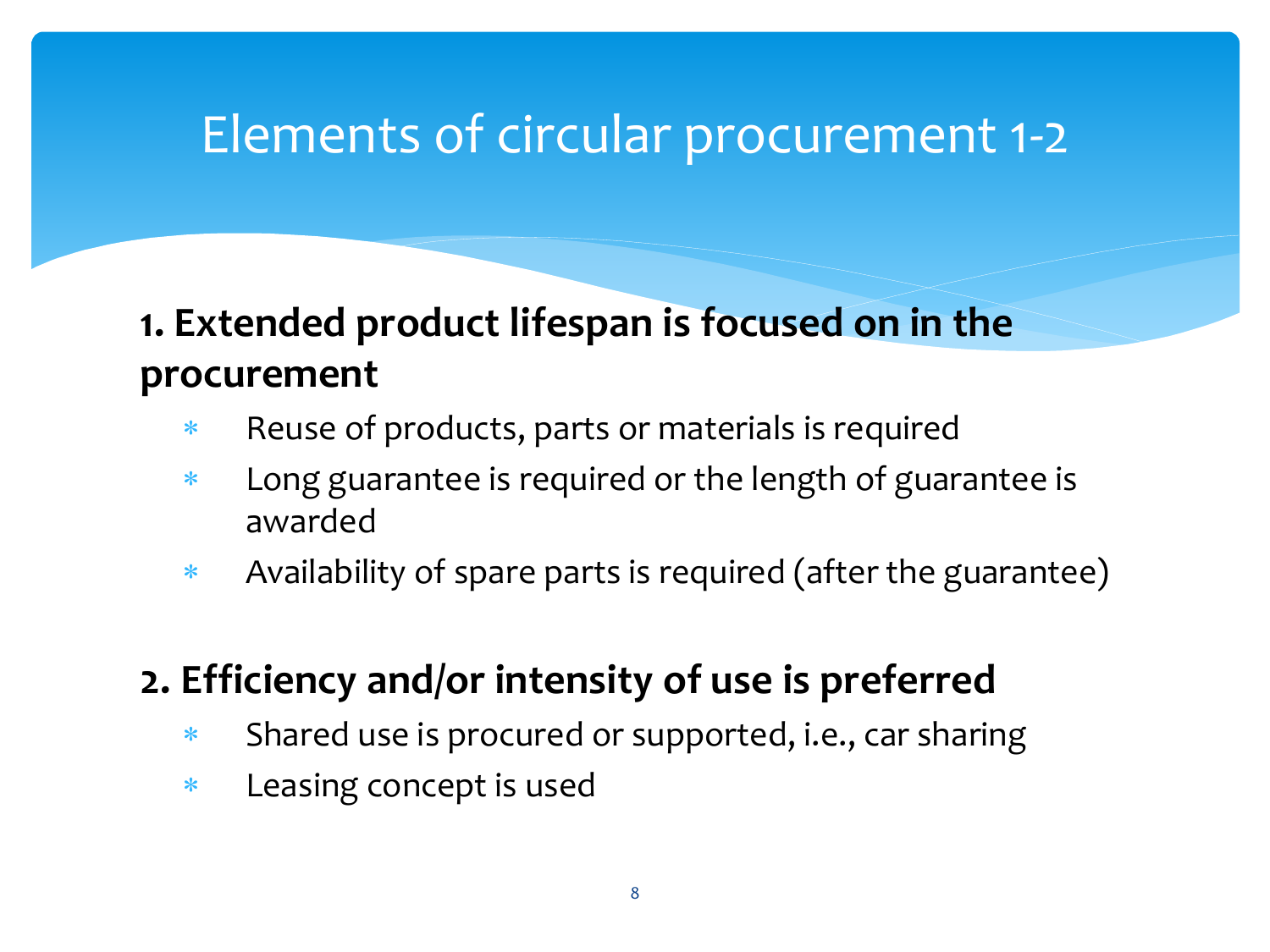## Elements of circular procurement 3

### **3. Cycles of biological or technical materials are focused on in the procurement process**

- Requirements are presented for using recycled materials in the product or certain fraction
- \* Requirement is presented for recycled packaging
- \* Requirements are presented for utilizing (nearby) secondary material flows or by-products
- Requirements are presented for recyclability of the products, parts or fractions
- \* Requirements are presented for recyclability of packages (regard to materials to which a recycling system exists)
- 9 energy recovery) is supported in the procurement The European waste hierarchy (favour material recycling over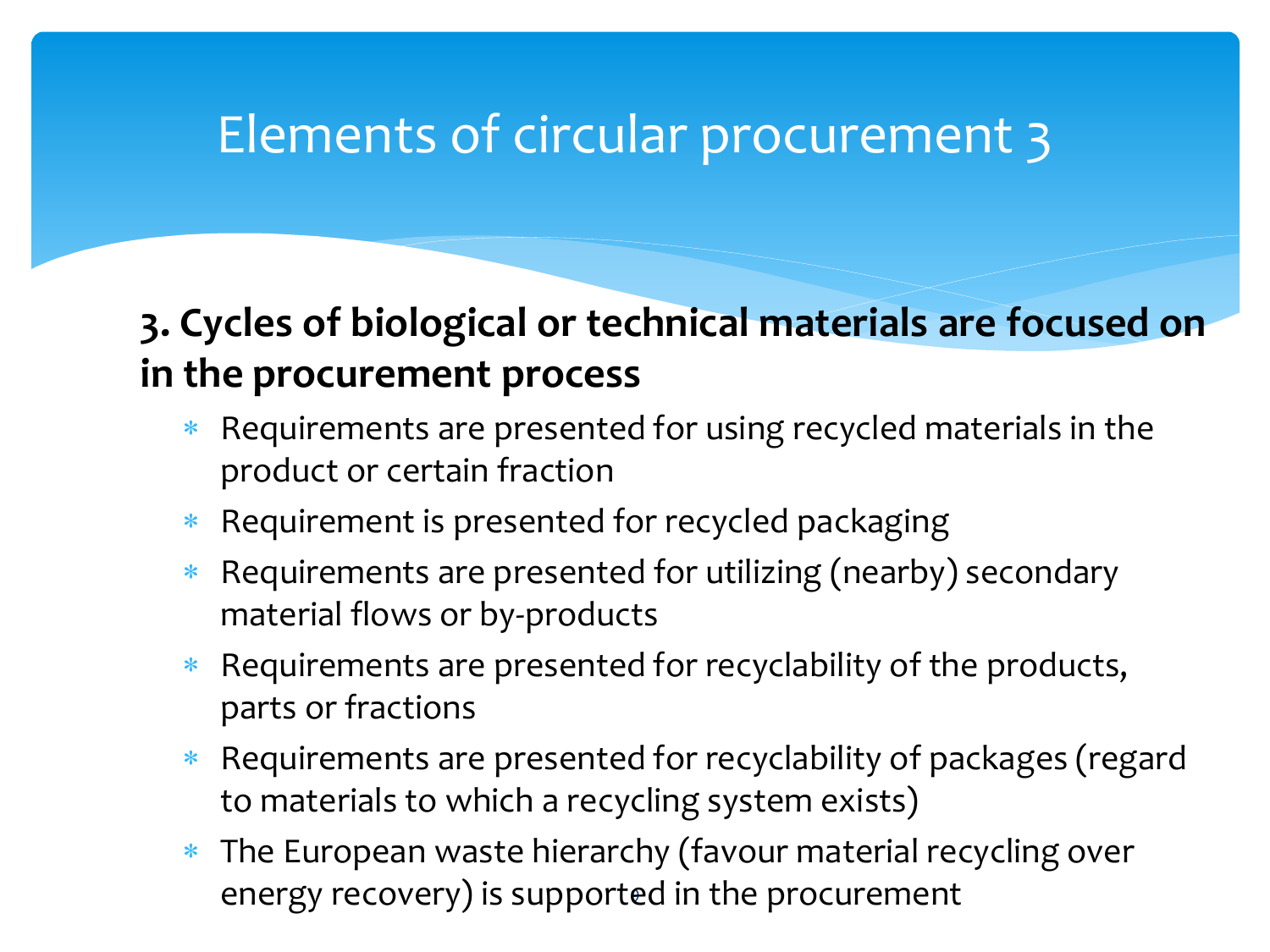## Elements of circular procurement 4

### **4. Clean and non-risky cycles are paid attention to in the procurement process**

- Requirements for the use of non-toxic chemicals are presented
- \* Requirements for the safe disposal of materials or parts are presented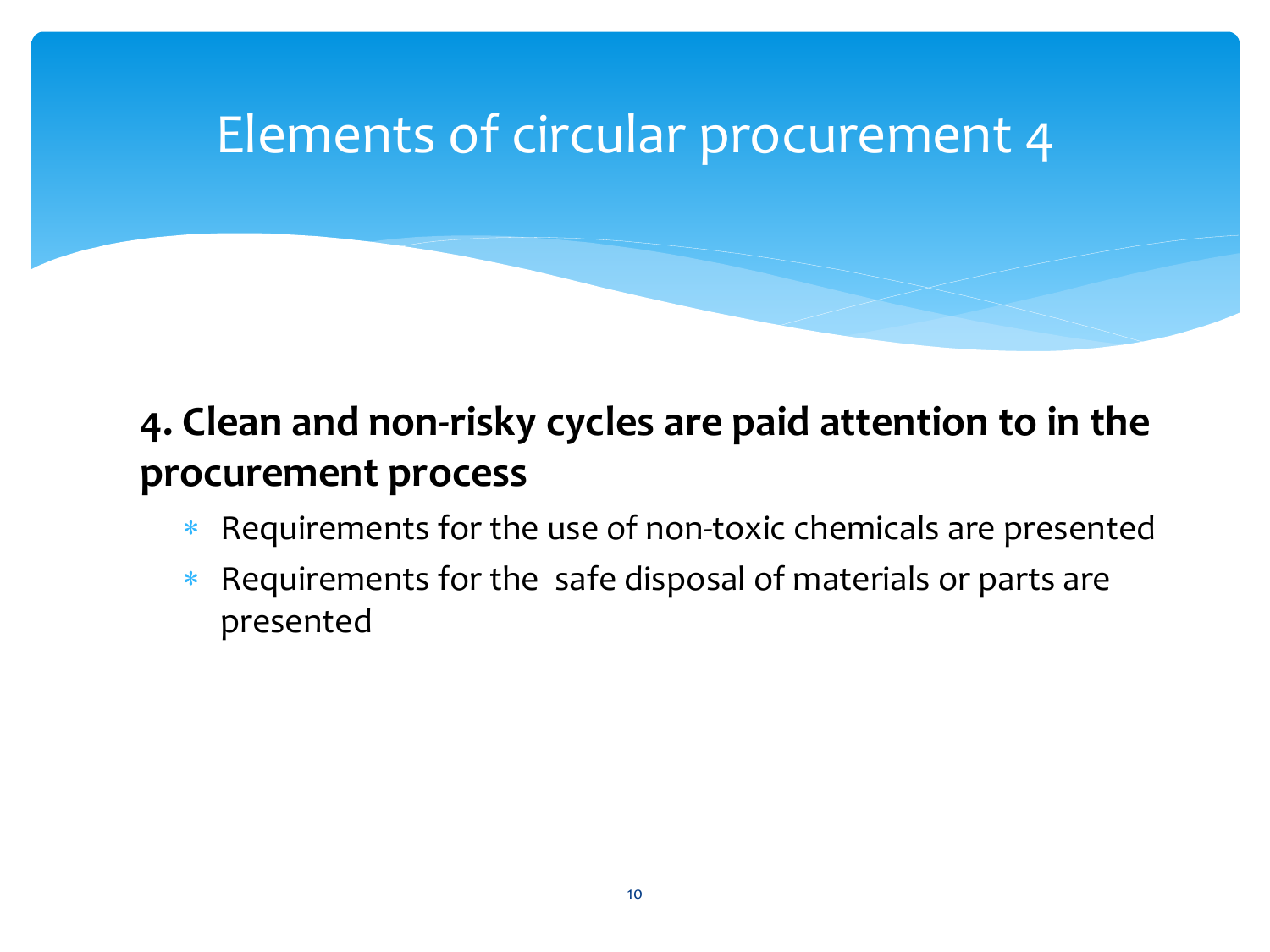Certain tools can be used in the procurement process to address circular elements

- 1. Life cycle costing (LCC) is used as a basis for cost calculation
- 2. Performance based procurement is used in target setting and description of subject matter
- 3. Eco-label criteria or Green Public Procurement (GPP) criteria that support recycling, reuse, recyclability, non-toxicity, etc., are used
- 4. Eco-design is paid attention to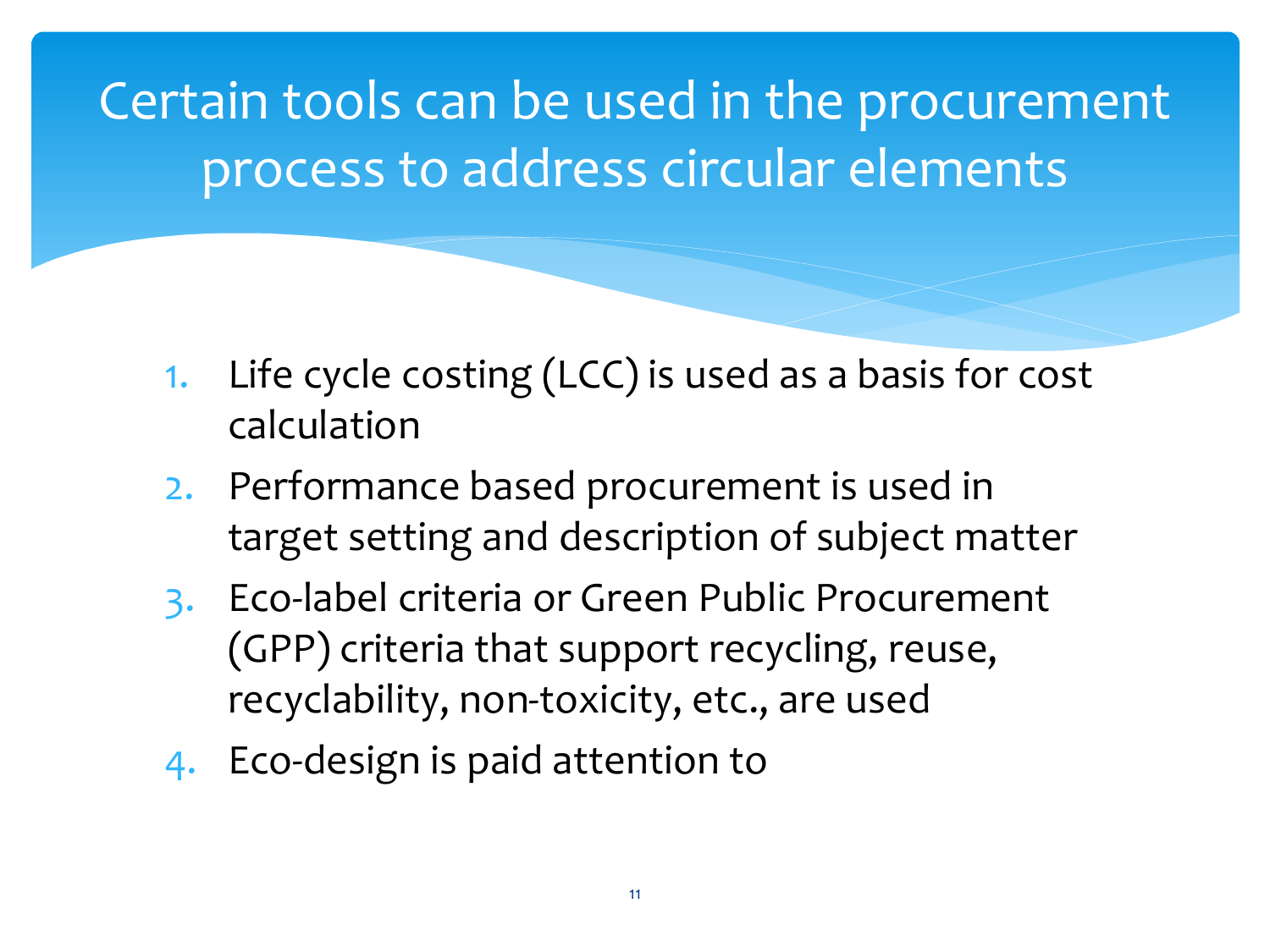

- **Maintenance**
- **Guarantee**
- **Refurbishment**
- **Repair**
- **Modification**
- **Reuse/leasing**

**How is efficiency or intensity of use improved through procurement? For How is life example, concept of shared use, etc.** 



- **How is cycling of materials taken into account in the procurement process? For example: recycling of materials is required, use of recycled materials is required, use of secondary materials is allowed, etc.**

- **What kinds of criteria are used?**
- **What kinds of contract terms are used?**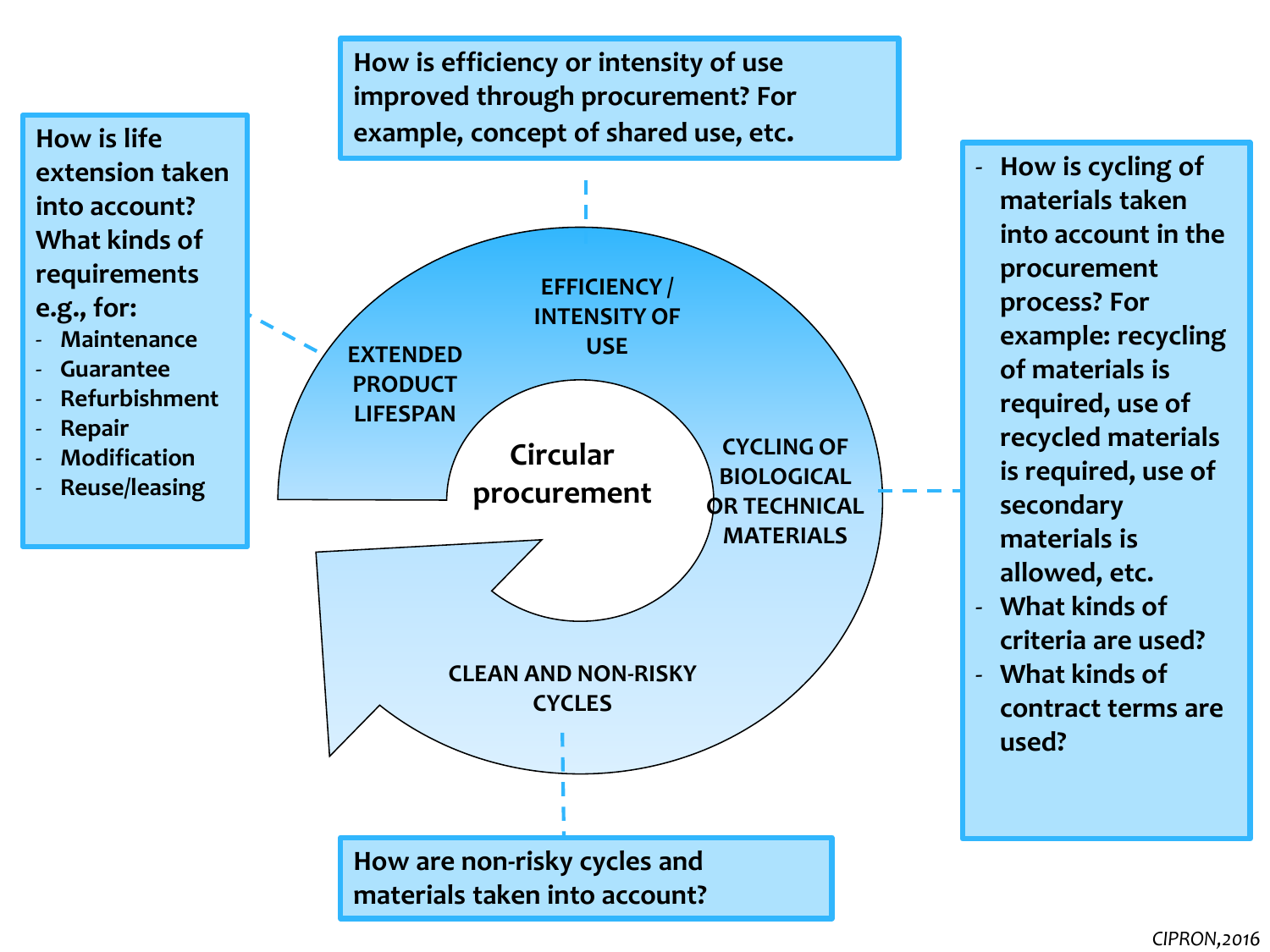

- \* Reuse of bricks for two schools
- Environmental criteria for building and construction
- Public transportation (alternative / biofuels)
- Sustainable waste collection and transport
- Waste water sludge treatment
- Developing processes for resource efficient food and catering services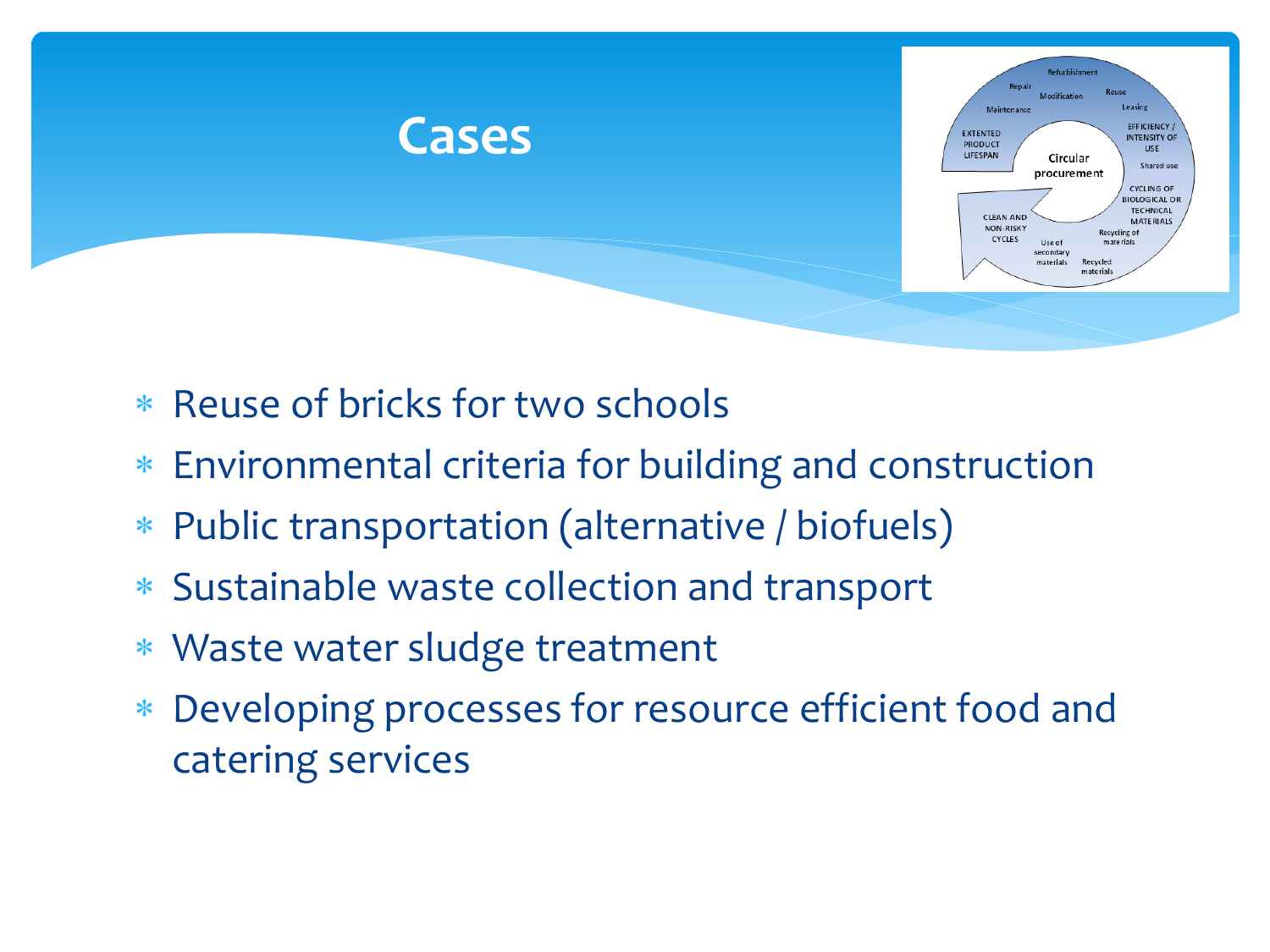### **Reuse of bricks for two schools**

**Procurement authority:** City of Copenhagen

**Subject for procurement:** Buildings for extension of 2 schools



**Procurement procedure:** Open public procurement procedure with specification of the type of bricks to used in the new buildings

**Type of criteria used:** The tender documents specified that the bricks used for the outer wall should be reused bricks or some with similar appearance (hand made appearance).

**Impact on circular procurement and / or economy:** The strict requirements for the appearance of bricks will ensure reuse of bricks from demolition activities and thereby reduce the emission of GHG with 0.5 kg CO2 eq per brick.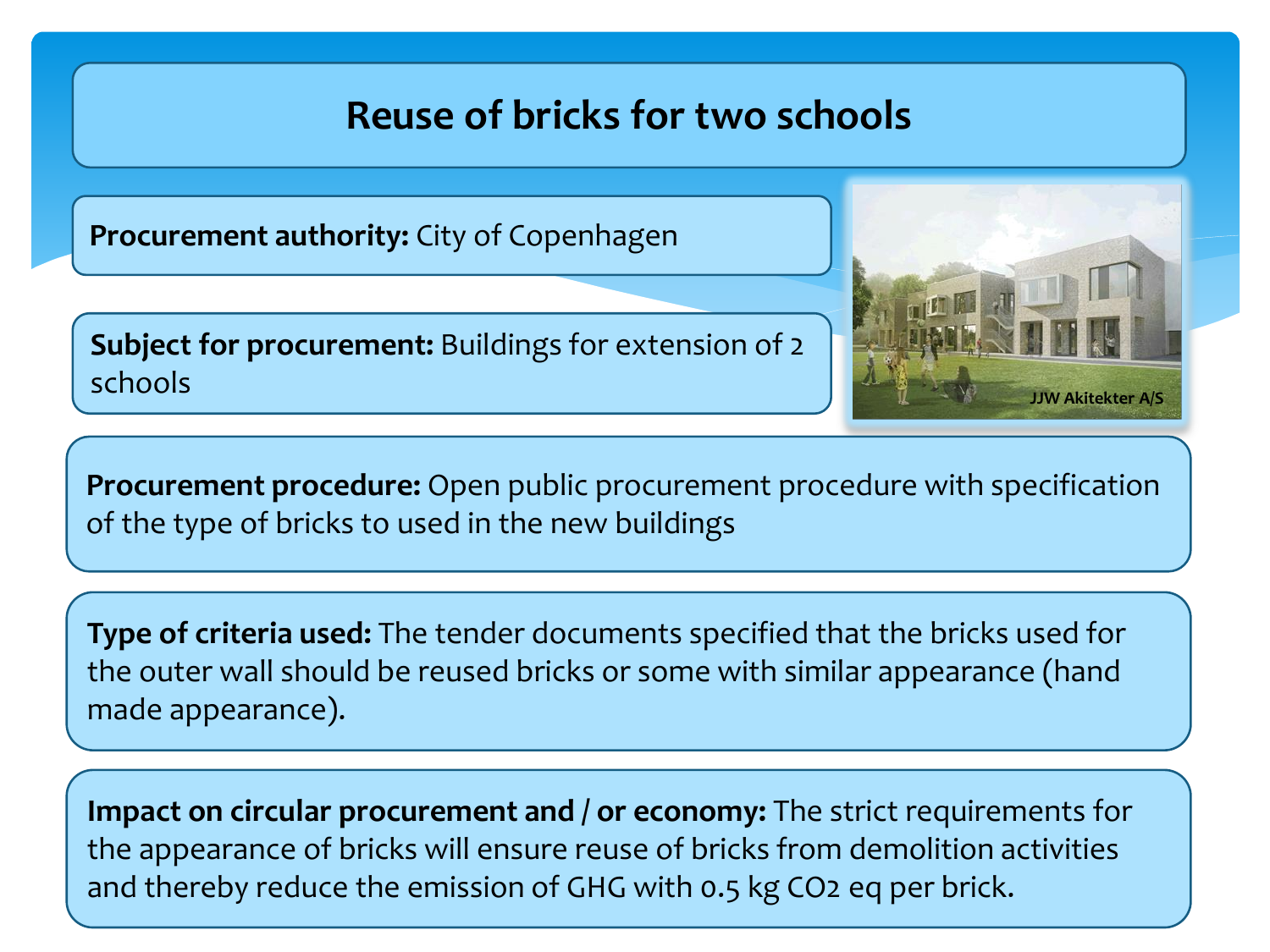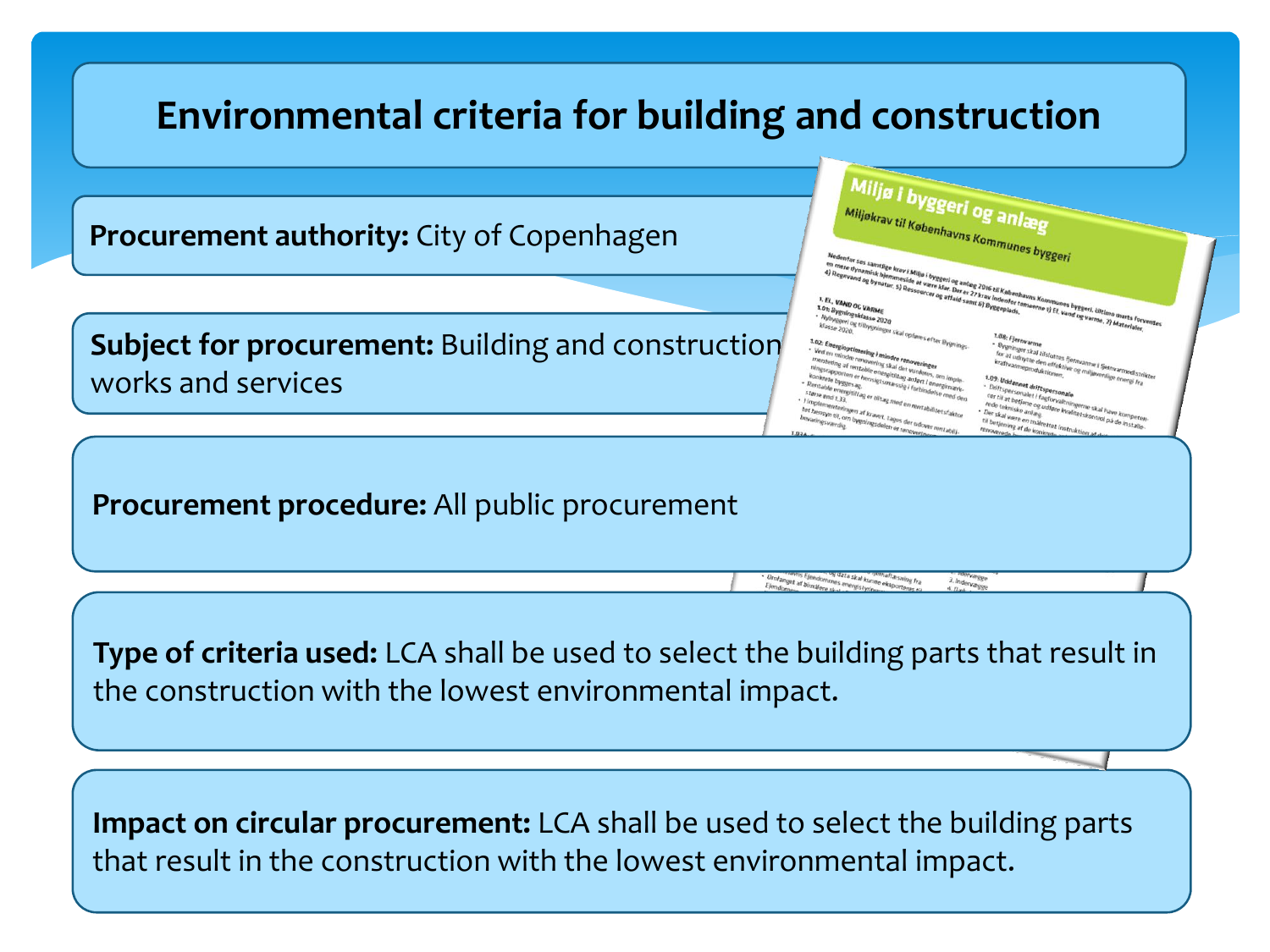### **Multilocker waste collection system**

**Procurement authority:** East-Uusimaa, Porvoo Finland

**Subject for procurement:** Multilocker waste collection system, in which the mixed waste bin was re-placed by a waste bin with four lockers.

**Procurement procedure:** Started by a pilot project from which information from the market was gained. Open procedure for the actual service.

**Impact on circular procurement:** Significant savings were gained due to more efficient recycling rates. The collected amount of recycled waste doubled compared to ordinary waste collection system (mixed waste and bring sites). The CO2 emissions of transportation were not significantly reduced because the service did not cover all households in the area, only the ones who voluntarily ordered it. Therefore there were two parallel collection systems working in the area.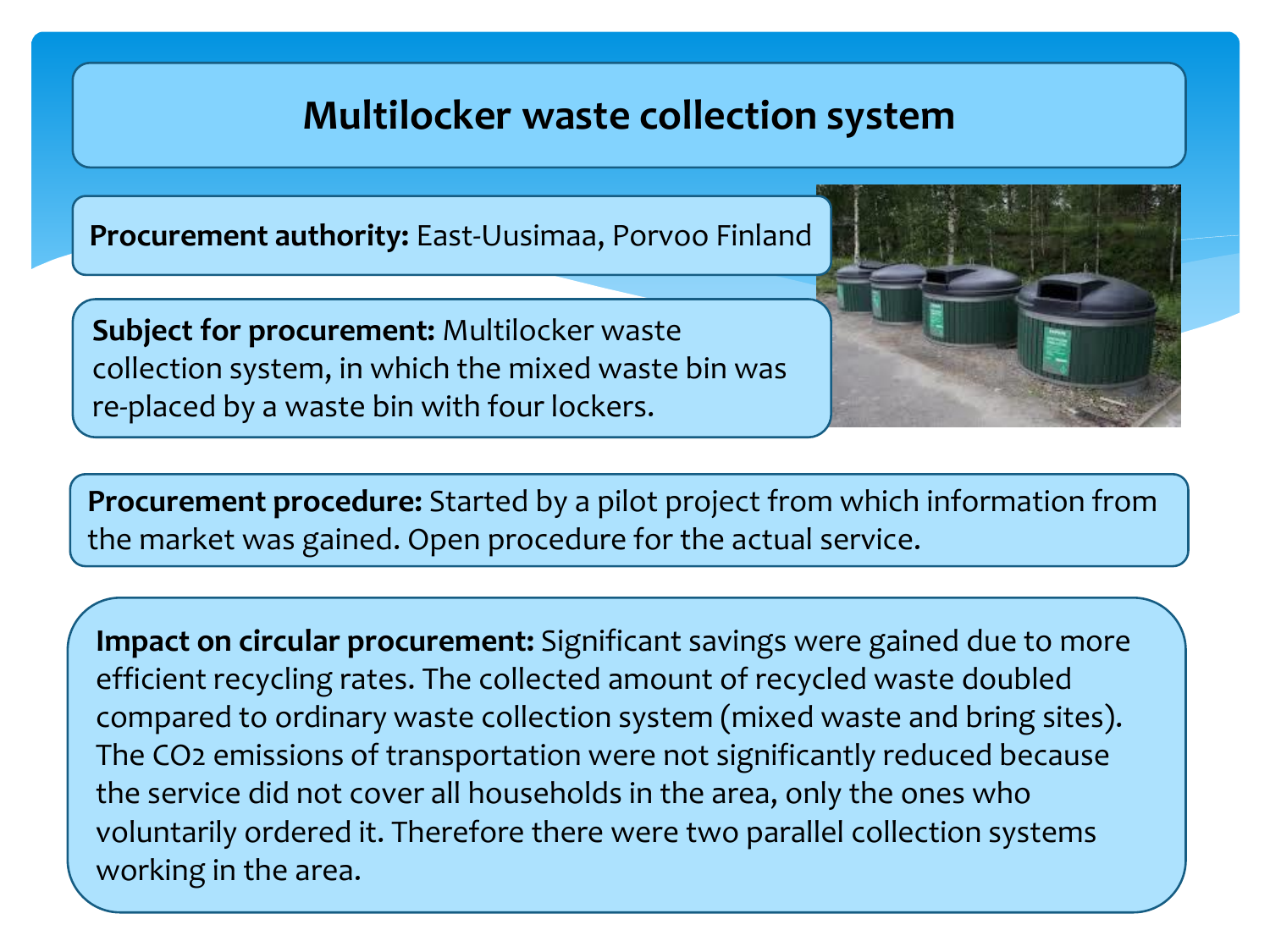### **PUBLIC TRANSPORTATION**

**Procurement authority:** Kalmar länstrafik, Sweden

**Subject for procurement:** All types of public transportation including city and regional transport modes, and specific service transportation

**Procurement procedure:** Negotiated procedure

**Type of criteria used:** Certified environmental and work environment management systems, a gradual reduction of emissions of NOx and particles during the contract period, noise limitations, **requirements on energy efficiency, use of biofuels and electricity,** follow-up procedures.

**Impact on circular procurement and / or economy:** Strict requirements and follow-up procedures for exchanging fossil fuels with different types of biofuels (biogas, sustainable synthetic diesel, "green electricity, RME and ethanol) including electricity simulating the generation these fuels from local activities and manufacturing.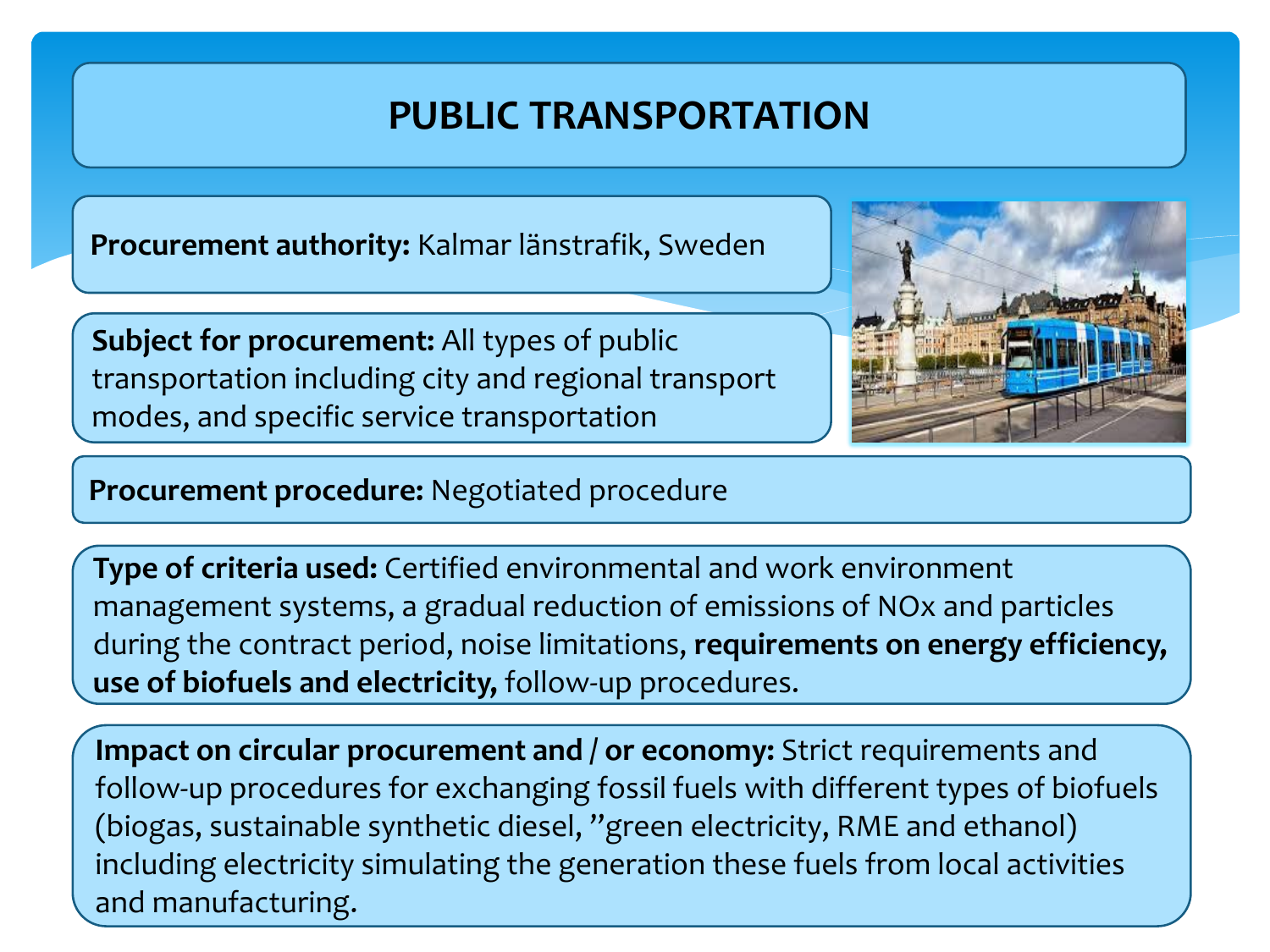### **WASTE COLLECTION AND TRANSPORT**

**Procurement authority:** VA SYD, Malmö, Sweden

**Subject for procurement:** Collection and transportation of household waste in an efficient and environmentally sound manner



**Procurement procedure:** An open procurement procedure

**Type of criteria used: Requirements for collecting different waste fractions,**  certified environmental and work environment management systems, stimulate ECO-driving, parking in warm garages to avoid "cold-starting" of vehicles and other equipment.

**Impact on circular procurement and/ or economy:** Strict requirements for collecting different types of waste in separate containers for further activities of VA SYD which will secure the further handling of the waste for material and energy recovery in a proper context according to the intent of a circular economy.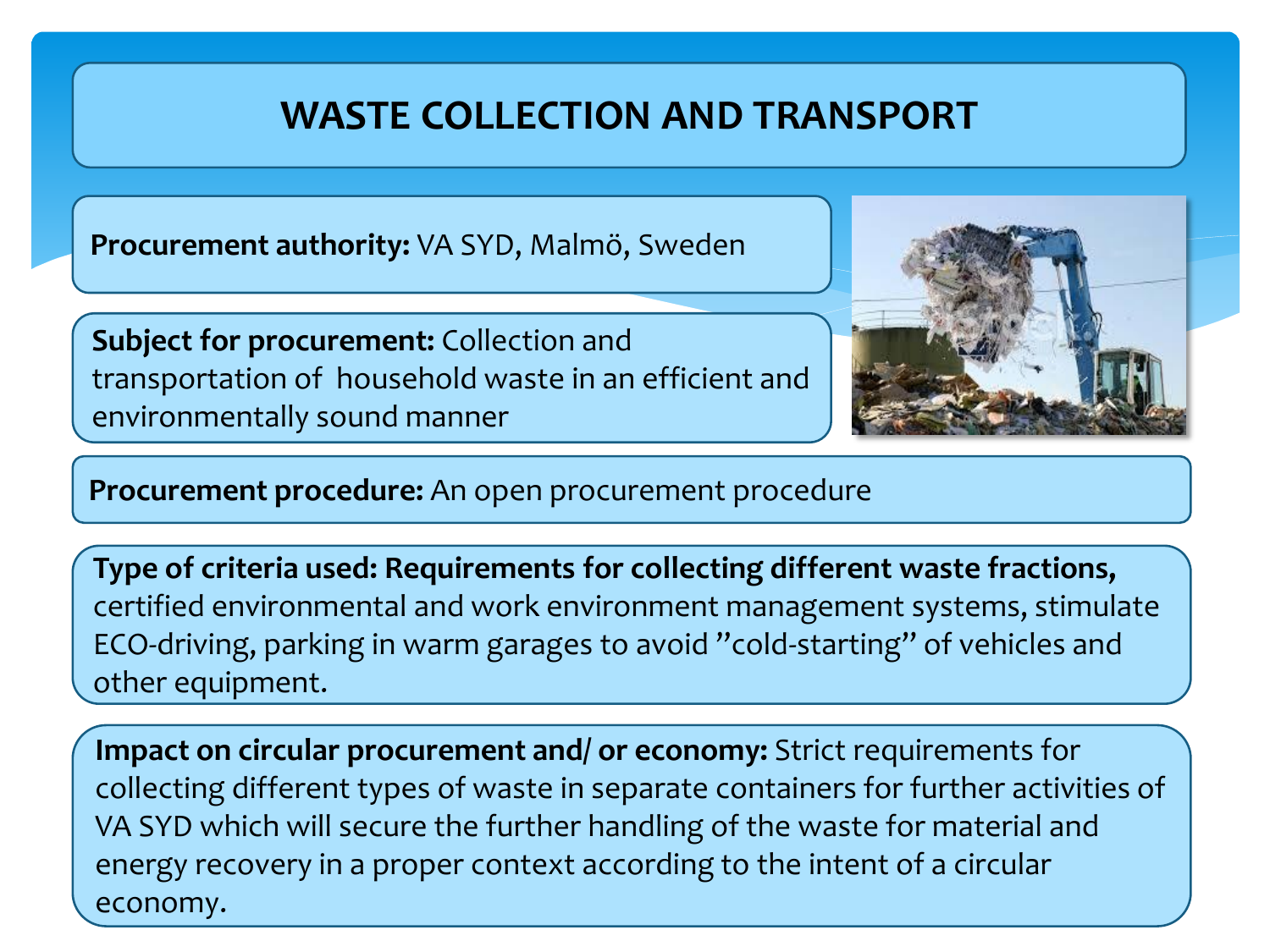### **Waste water sludge treatment**

**Procurement authority:** Helsinki Region Environmental Services Authority HSY

**Subject for procurement:** procurement of 4 – 5 pilots of new technologies, which will be tested on their site. The objective is to test and evaluate new methods of treating and utilizing digested sewage sludge and other biomasses at their waste treatment center in Espoo.



#### **Procurement procedure:** Negotiations

**Type of criteria used:** The solutions suggested for testing must comply with the European waste hierarchy, and thus favor nutrient and material recycling over energy recovery. The procurer is interest especially in methods that produce fertilizers or biochar.

**Impact on circular procurement:** Improved nutrient and material recycling, new technology development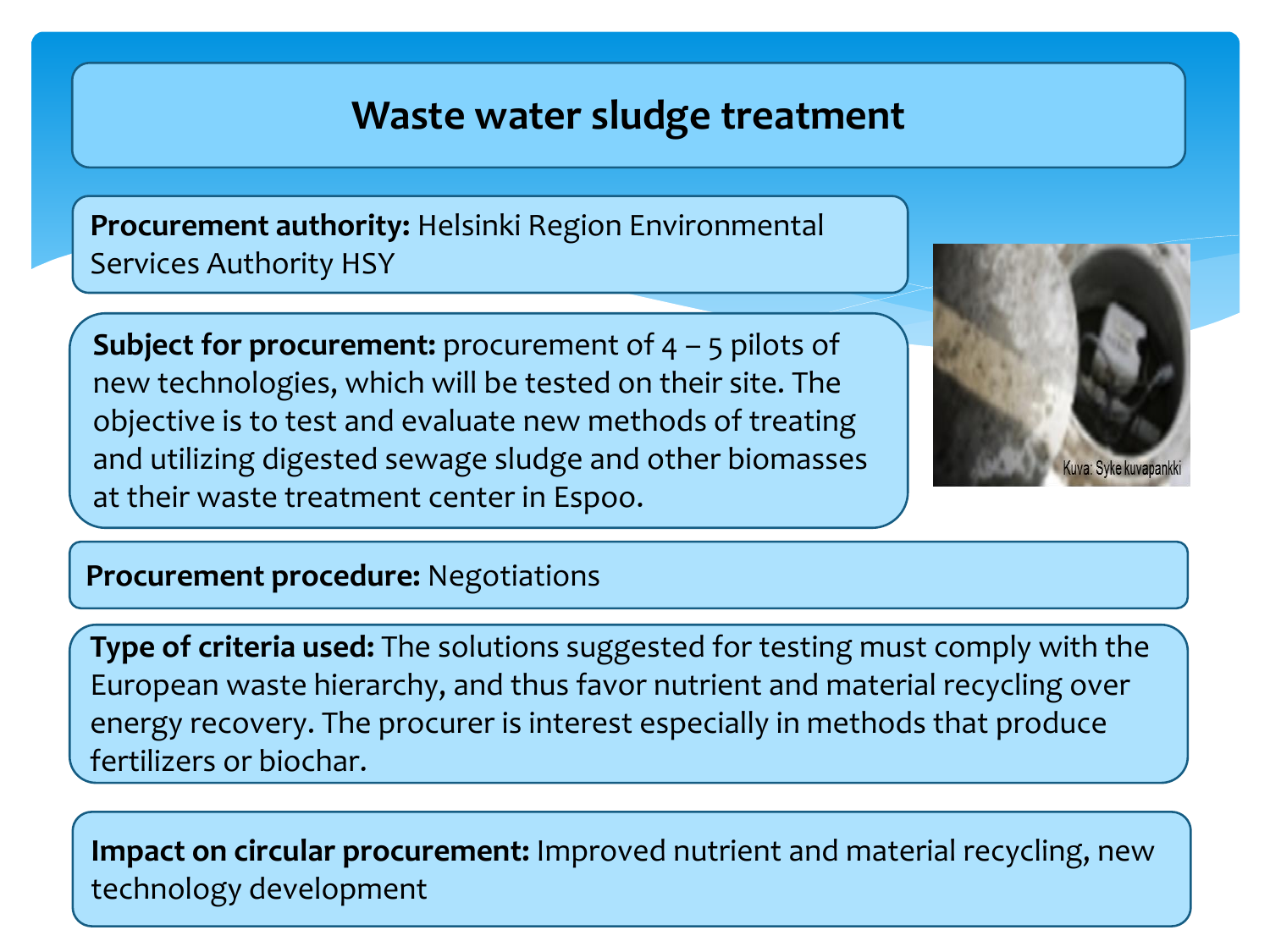### **Service for biowaste and sewage sludge treatment**

**Procurement authority:** City or Porvoo. The procurement was undertaken as a joint procurement of several waterworks facilities and biowaste management facilities.

**Subject for procurement:** The circular aspect of the procurement was to improve recycling and reuse of phosphorus and nitrogen through the treatment service. The annual volume of the service was 24 500 tons of sewage sludge and 6 000 tons of biowaste.

#### **Procurement procedure:** Negotiation

**Type of criteria used:** Cycling of nutrients was included already in the definition and objectives of the procurement. Several technical criteria were stipulated to the final call for tender, stating that minimum of 80 % of the nitrogen delivered to the treatment plant must be directed to be used as a fertilizer product or industry chemical, and only 20 % may end up to the local waste water treatment plant.

**Impact on circular procurement:** Contributes to circular economy especially in terms of cycling of materials as well as confirming clean and non-risky cycles.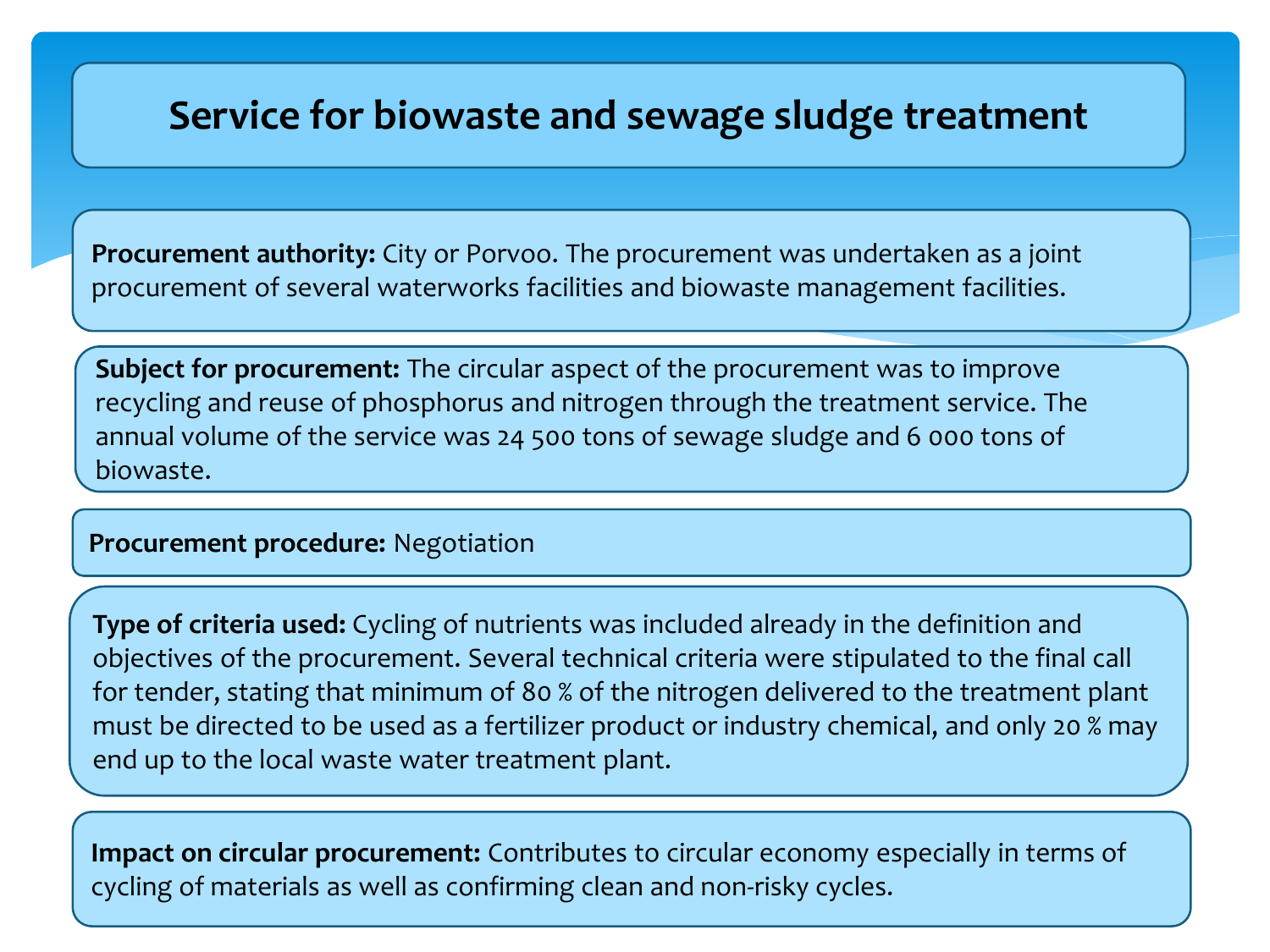### **Biogas buses in public transportation**

**Procurement authority:** City of Vaasa, Finland

**Subject for procurement:** Biogas buses

**Procurement procedure:** Open procedure



**Type of criteria used:** Sustainability criteria were set for the vehicle fleet, including for example: fuel consumption must retain on a level that was stipulated in the tender. Vehicles must fulfil Euro 6 norm. Eco-driving system was required, and service program for the fleet was requested. Fuel consumption and maintenance program were weighted 60 %.

**Impact on circular procurement:** a totally new business and delivery network was developed including the more efficient utilization of waste and biogas production from local waste. The market for biogas was also aimed to be expanded to private markets. Expected savings for the biogas buses was 1 000 t CO2 per year.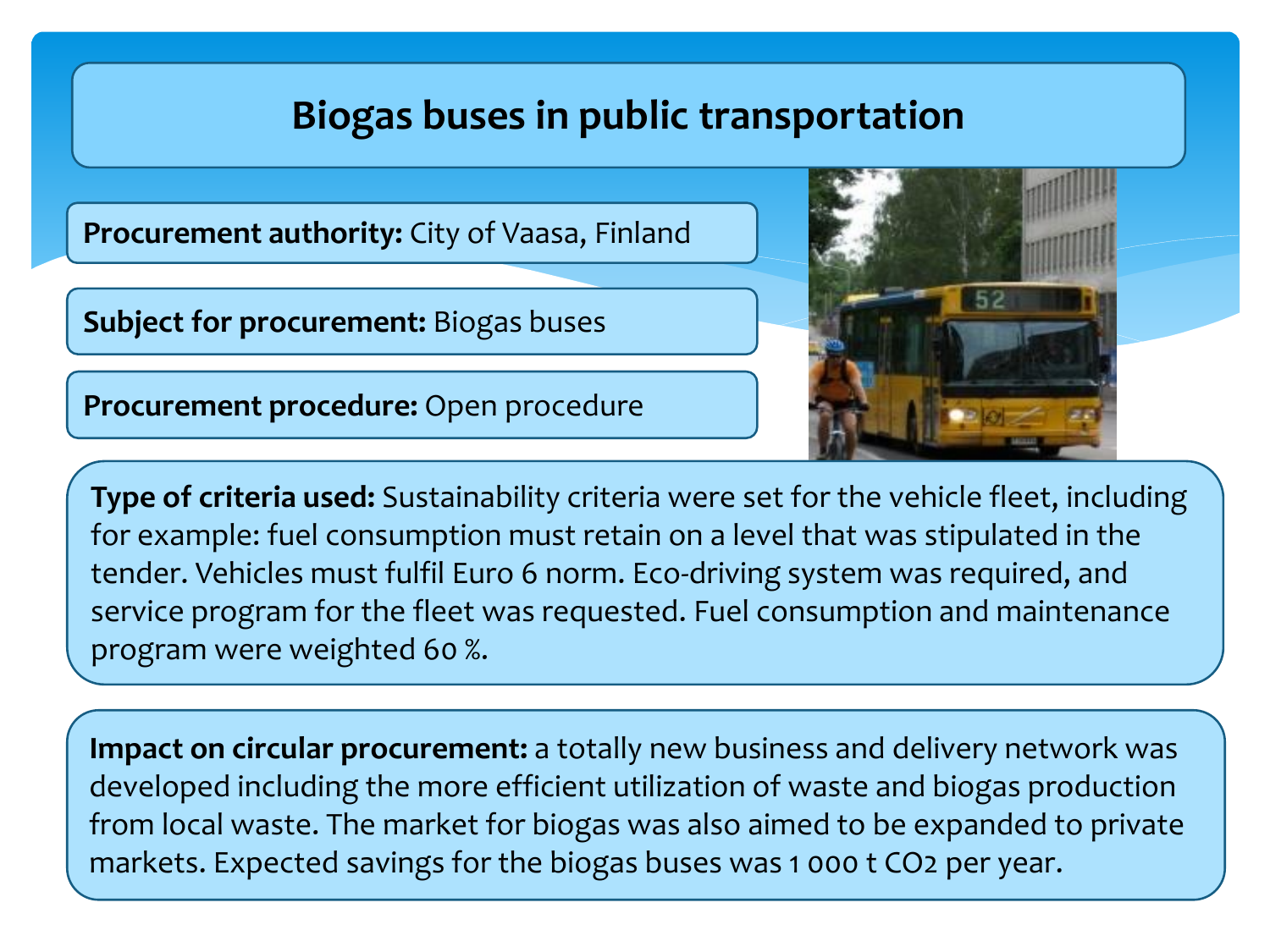### **Developing processes for resource efficient food and catering services**

**Procurement authority:** Sodankylä, Finland

**Subject:** Developing the central kitchen and catering through careful planning and new technology



#### **Focus areas:**

- Increasing the amount of locally produced food
- Deliveries of food raw materials instead of semifinished products possibilities to freeze
- Packaging and logistics is paid attention to
- Recipes and seasonal food is paid attention to

**Impact on circular procurement and/or economy:** Less waste food, less wasted resources, more efficient food chains, flexibility on resource use, less packaging, better handling of storages.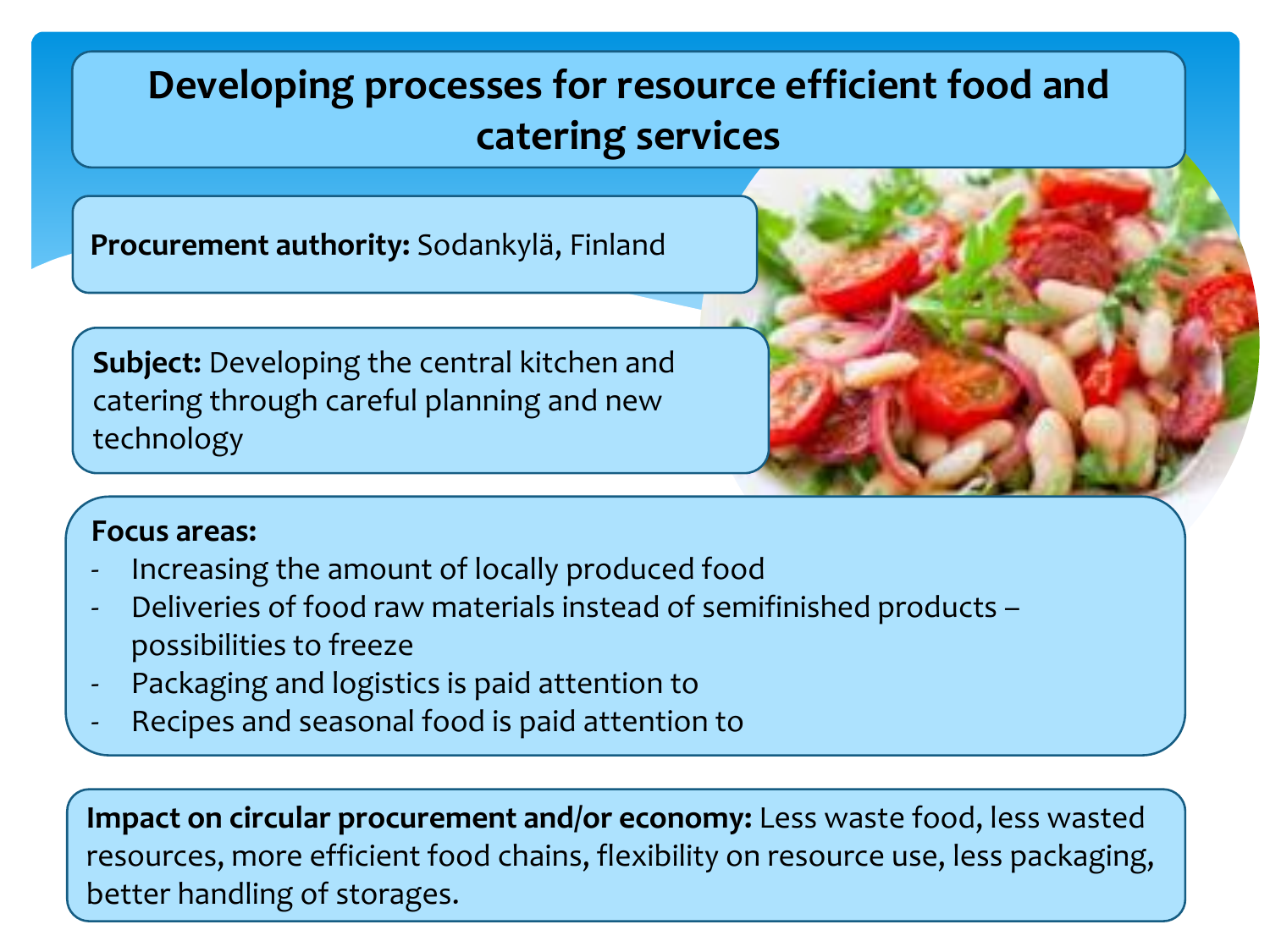### **Strategy to reduce consumption in Oslo**

#### **Focus areas:**

The aim is to reduce the municipal material consumption and to increase the Oslo Citizens' awareness of own material consumption. The city has developed measures to improve sharing, minimize consumption through public procurement, more venues for reuse, recycling and less waste of food.

**Main ideas** for public procurement include better identification of "need" instead of a solution, evaluation of quality and long-term perspective, identification of material re-use instead of disposal and criteria for minimizing packaging.

**An example** of implementing the strategy is the program "Re-using with care" which is a collaboration agreement on re-usage of furniture and ICT-equipment meant for all agencies within the municipality. The positive outcome has been the emerge of two different Employment Training Providers (ETP) and promotion of second hand use, less waste and less consumption.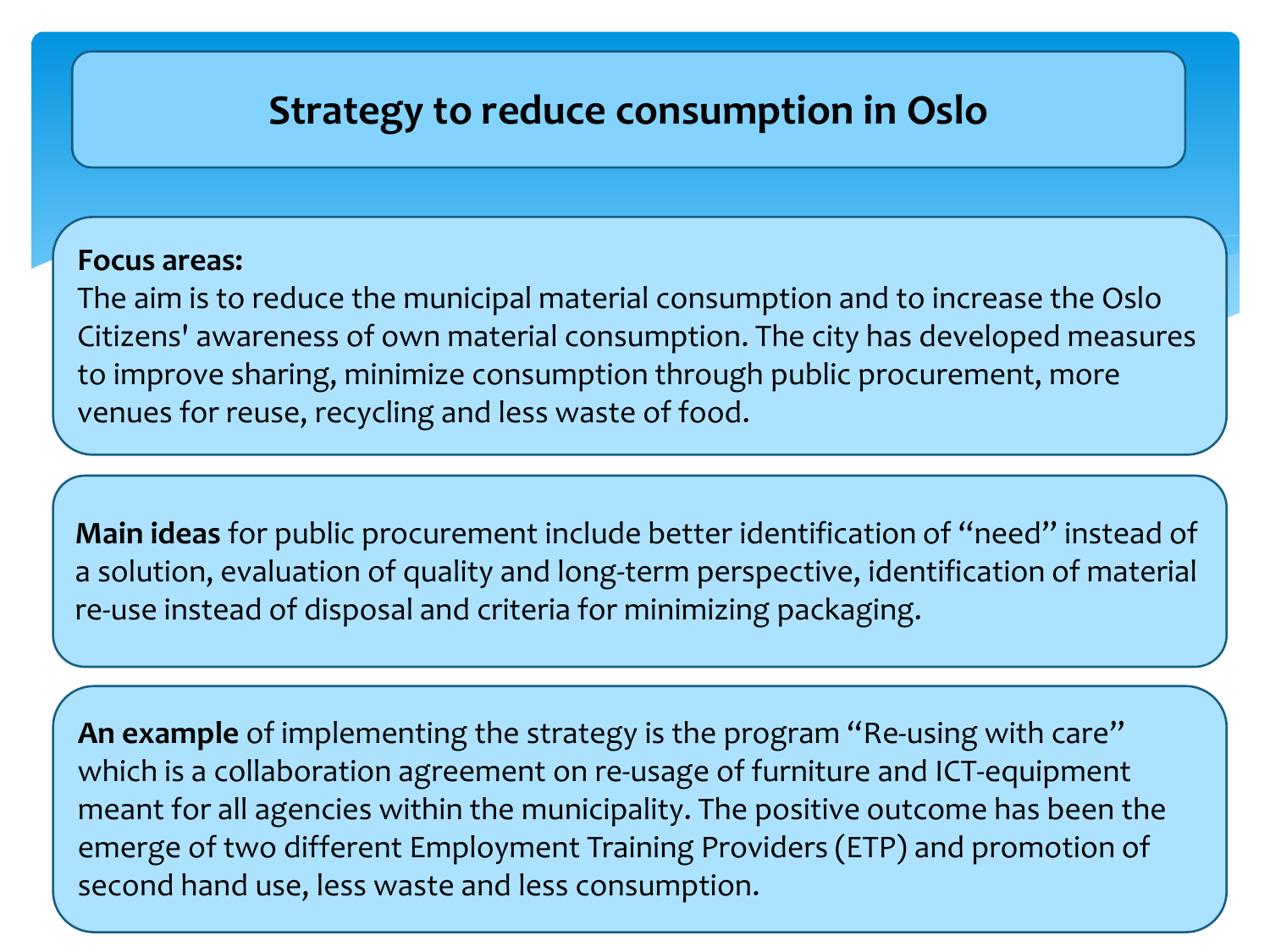## Potential sectors for circular procurement - High procurement volume and possibilities for circular solutions

#### **Construction**

#### **Buildings**

Roads / infrastructure

#### **Furniture**

- Components made of recycled materials
- Planning services
- Life cycle furniture services (leasing)

#### **Food and catering**

More efficient food chains, reducing disposal of raw materials in the value chain

24

- Concepts on how to reduce the disposal of food
- New protein sources

#### **Local energy production and biobased energy**

- Public transportation based on biofuels
- **Textiles**
	- Use of recycled (and recyclable) material
- **Waste management**
	- Multilocker collection system
	- Buying resource efficiency instead of waste handling

#### **Waste water treatement**

Efficient and clean cycling of nutrients